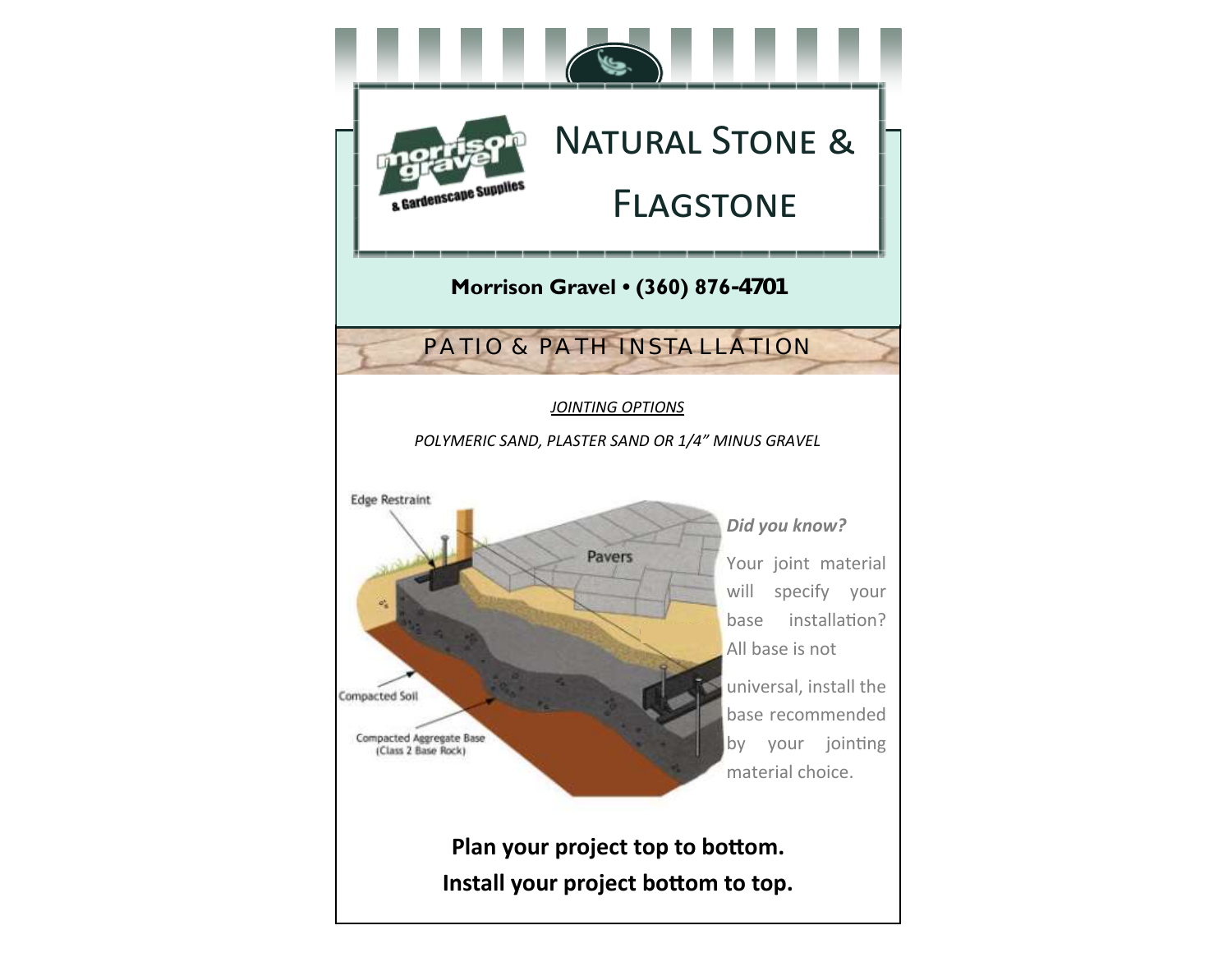**\*Pallets weigh approximately 1 1/2 - 2 tons each.** \*Per ton price only applicable if purchasing a full, unopened pallet. \*If returned, we will convert your original purchase to the per pound price.

| <b>ANTIQUE BLACK</b>                                                                                                                             |                                                                                                                              |                                                                                                                              |                                                    |  |  |
|--------------------------------------------------------------------------------------------------------------------------------------------------|------------------------------------------------------------------------------------------------------------------------------|------------------------------------------------------------------------------------------------------------------------------|----------------------------------------------------|--|--|
|                                                                                                                                                  | Per Piece                                                                                                                    | Per Ton (pallets only)                                                                                                       | Sq Ft Per Ton                                      |  |  |
| <b>Tumbled Standup I"</b>                                                                                                                        | \$0.65 pound                                                                                                                 | \$1,238.00 ton                                                                                                               | 120                                                |  |  |
| for mortar set<br><b>Tumbled Standup 2"</b><br>for sand set                                                                                      | \$0.65 pound                                                                                                                 | \$1,238.00 ton                                                                                                               | 80                                                 |  |  |
| CALIFORNIA GOLD                                                                                                                                  |                                                                                                                              |                                                                                                                              |                                                    |  |  |
| ** while supplies last **                                                                                                                        | Per Piece                                                                                                                    | Per Ton (pallets only)                                                                                                       | Sq Ft Per Ton                                      |  |  |
| <b>Tumbled Standup</b>                                                                                                                           | \$0.53 pound                                                                                                                 | \$998.00 ton                                                                                                                 | 120                                                |  |  |
| <b>COPPER RIDGE</b>                                                                                                                              |                                                                                                                              |                                                                                                                              | Rustic, Wide Joints Only                           |  |  |
|                                                                                                                                                  | Per Piece                                                                                                                    | Per Ton (pallets only)                                                                                                       | Sq Ft Per Ton                                      |  |  |
| Patio I" - 1 1/2"<br>Patio   1/2"-2"<br>Standup I"-1 I/2"<br>Standup 1 1/2-2 1/2"                                                                | \$0.29 pound<br>\$0.29 pound<br>\$0.37 pound<br>\$0.37 pound                                                                 | \$510.00 ton<br>\$510.00 ton<br>\$670.00 ton<br>\$670.00 ton                                                                 | 135<br>100<br>110<br>90                            |  |  |
| COWBOY COFFEE                                                                                                                                    |                                                                                                                              |                                                                                                                              |                                                    |  |  |
|                                                                                                                                                  | Per Piece                                                                                                                    | Per Ton (pallets only)                                                                                                       | Sq Ft Per Ton                                      |  |  |
| Patio I"-1 1/2"<br>Patio   $1/2$ "-2"<br><b>Tumbled Patio</b><br>Garden Steppers<br>Standup 3/4"-1"<br>Standup   1/2"-2"<br>Ledge<br>Super Ledge | \$0.28 pound<br>\$0.28 pound<br>\$0.36 pound<br>\$0.28 pound<br>\$0.40 pound<br>\$0.36 pound<br>\$0.29 pound<br>\$0.29 pound | \$495.00 ton<br>\$495.00 ton<br>\$660.00 ton<br>\$495.00 ton<br>\$735.00 ton<br>\$660.00 ton<br>\$555.00 ton<br>\$455.00 ton | 135<br>100<br>100<br>135<br>150<br>100<br>35<br>25 |  |  |
| <b>DESERT GREY</b>                                                                                                                               |                                                                                                                              |                                                                                                                              |                                                    |  |  |
|                                                                                                                                                  | Per Piece                                                                                                                    | Per Ton (pallets only)                                                                                                       | Sq Ft Per Ton                                      |  |  |
| Patio I"-1 1/2"<br>Standup   $1/2"$ -2"                                                                                                          | \$0.29 pound<br>\$0.36 pound                                                                                                 | \$495.00 ton<br>\$660.00 ton                                                                                                 | 135<br>100                                         |  |  |

**\*Pallets weigh approximately 1 1/2 - 2 tons each.** \*Per ton price only applicable if purchasing a full, unopened pallet. \*If returned, we will convert your original purchase to the per pound price.

| <b>GOLD RUSH</b>                                                                                          |                                                                              |                                                                              |                               |  |
|-----------------------------------------------------------------------------------------------------------|------------------------------------------------------------------------------|------------------------------------------------------------------------------|-------------------------------|--|
|                                                                                                           | Per Piece                                                                    | Per Ton (pallets only)                                                       | Sq Ft Per Ton                 |  |
| Patio I"-1 1/2"<br>Patio   $1/2$ "-2"<br>Standup 1 1/2"-2"<br>Ledge<br>Super Ledge<br><b>HARVEST GOLD</b> | \$0.29 pound<br>\$0.29 pound<br>\$0.36 pound<br>\$0.29 pound<br>\$0.29 pound | \$495.00 ton<br>\$495.00 ton<br>\$660.00 ton<br>\$555.00 ton<br>\$455.00 ton | 135<br>100<br>100<br>35<br>25 |  |
|                                                                                                           | Per Piece                                                                    | Per Ton (pallets only)                                                       | Sq Ft Per Ton                 |  |
| Patio I" - 2"<br>Standup 1 1/2-2"                                                                         | \$0.29 pound<br>\$0.36 pound                                                 | \$495.00 ton<br>\$660.00 ton                                                 | 135<br>100                    |  |
| <b>INDIAN PAINTBRUSH</b>                                                                                  |                                                                              |                                                                              |                               |  |
|                                                                                                           | Per Piece                                                                    | Per Ton (pallets only)                                                       | Sq Ft Per Ton                 |  |
| Patio I"-1 1/2"<br>Standup   1/2"-2"                                                                      | \$0.29 pound<br>\$0.36 pound                                                 | \$495.00 ton<br>\$660.00 ton                                                 | 135<br>100                    |  |
| <b>INDIAN BLUESTONE</b>                                                                                   |                                                                              |                                                                              |                               |  |
| ** while supplies last **                                                                                 | Per Piece                                                                    | Per Ton (pallets only)                                                       | Sq Ft Per Ton                 |  |
| Standup I" +/-                                                                                            | \$0.53 pound                                                                 | \$998.00 ton                                                                 | 120                           |  |
| <b>OUACHITA</b>                                                                                           |                                                                              |                                                                              |                               |  |
|                                                                                                           | Per Piece                                                                    | Per Ton (pallets only)                                                       | Sq Ft Per Ton                 |  |
| Patio I"-1 1/2"                                                                                           | \$0.37 pound                                                                 | \$680.00 ton                                                                 | 135                           |  |
| PENNSYLVANIA BLUESTONE                                                                                    |                                                                              |                                                                              |                               |  |
|                                                                                                           | Per Piece                                                                    | Per Ton (pallets only)                                                       | Sq Ft Per Ton                 |  |
| <b>Full Color Standup</b>                                                                                 | \$0.37 pound                                                                 | \$680.00 ton                                                                 | 75-90                         |  |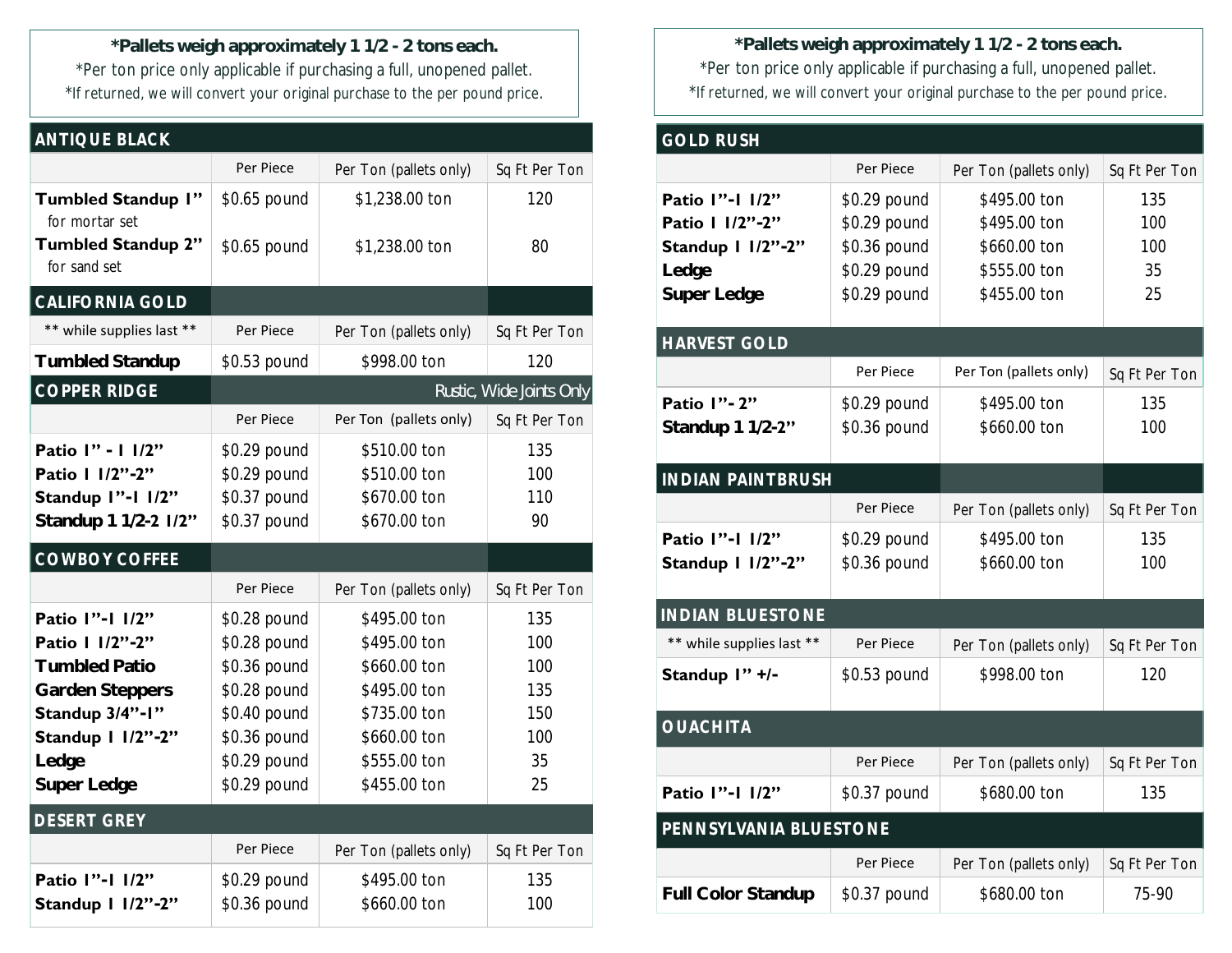**\*Pallets weigh approximately 1 1/2 - 2 tons each.** \*Per ton price only applicable if purchasing a full, unopened pallet. \*If returned, we will convert your original purchase to the per pound price.

| PEWTER RIVER                         |                              |                              |               |  |  |
|--------------------------------------|------------------------------|------------------------------|---------------|--|--|
|                                      | Per Piece                    | Per Ton (pallets only)       | Sq Ft Per Ton |  |  |
| Patio I"-2"<br>Standup I"-2"         | \$0.29 pound<br>\$0.36 pound | \$495.00 ton<br>\$660.00 ton | 100<br>100    |  |  |
| <b>SOCKEYE</b>                       |                              |                              |               |  |  |
|                                      | Per Piece                    | Per Ton (pallets only)       | Sq Ft Per Ton |  |  |
| Patio I"-1 1/2"<br>Standup 1 1/2"-2" | \$0.29 pound<br>\$0.36 pound | \$495.00 ton<br>\$660.00 ton | 135<br>100    |  |  |
| <b>WEATHERED BRONZE</b>              |                              |                              |               |  |  |
|                                      | Per Piece                    | Per Ton (pallets only)       | Sq Ft Per Ton |  |  |
| <b>Patio 1"-2"</b>                   | \$0.32 pound                 | \$580.00 ton                 | 100           |  |  |

Slabs & Hearths

| LIME BLACK                  |               |                                |                        |                                               |  |
|-----------------------------|---------------|--------------------------------|------------------------|-----------------------------------------------|--|
| We cannot cut or thermal    | Price         |                                |                        | <b>Sizes</b>                                  |  |
| Hearthstones 2"             | \$214.95 ea   |                                | 16"x60" Approx. 180lbs |                                               |  |
| PENNSYLVANIA BLUESTONE      |               |                                |                        |                                               |  |
| Can be cut & thermalled     |               | Price<br><b>Sizes</b>          |                        |                                               |  |
| <b>Hearthstones 2"</b>      | \$32.50 sq ft |                                |                        | 6'x18", 7'x20", 7'x24"<br>Approx. 30lbs/sq ft |  |
| <b>BLUESTONE SERVICES</b>   |               |                                |                        |                                               |  |
| Typical lead time 2-3 weeks |               | Price                          |                        | Size                                          |  |
| Cutting<br>Thermalling      |               | \$6.00 lin ft<br>\$6.00 lin ft |                        | \$50.00 minimum<br>\$50.00 minimum            |  |

### FLAGSTONE 101



*Patio:* Stacked flat on the pallet. Manageable by one person and average between 5-45 pounds each. Most often used in patio or pathway applications.



*Standup:* Larger sheets that stand upright on the pallet. Often used as waterfall spill rocks or in patios. Pieces average 135-300 pounds.



*Ledgestone:* Palletized rectangular

stone often used for short walls, planters or edging. Available in Ledge or Super Ledge. Typical sizing: Ledge: approx. 2-6" Super Ledge: approx. 2-8" x 6-10"



## **ACCESSORIES**

| <b>PLASTIC PAVER EDGING</b>            |                              |                |                            |  |
|----------------------------------------|------------------------------|----------------|----------------------------|--|
| Keep your pavers in place.             |                              | Size           |                            |  |
| PaverRail Flexible<br>PaverRail Rigid  | \$9.15/stick<br>\$9.15/stick | 7'8''<br>7'8'' | 12 / bundle<br>12 / bundle |  |
| Paver Spikes<br>Bulk Paver Spikes, 37+ | \$10.20 bag<br>\$0.72 ea     | 10"<br>10"     | 12 / baq<br>150 / box      |  |
| <b>DIAMOND BLADES</b>                  |                              |                |                            |  |
| For smooth or fine cuts.               | Price<br>Fits                |                |                            |  |
| 4.5" General Purpose                   | \$14.25 ea                   |                | Grinder                    |  |
| 7" General Purpose                     | \$21.25 ea                   |                | Circular Saw               |  |
| 14" General Purpose                    | Cut Off Saw<br>\$70.50 ea    |                |                            |  |
| 14" All Purpose                        | Cut Off Saw<br>\$174.50 ea   |                |                            |  |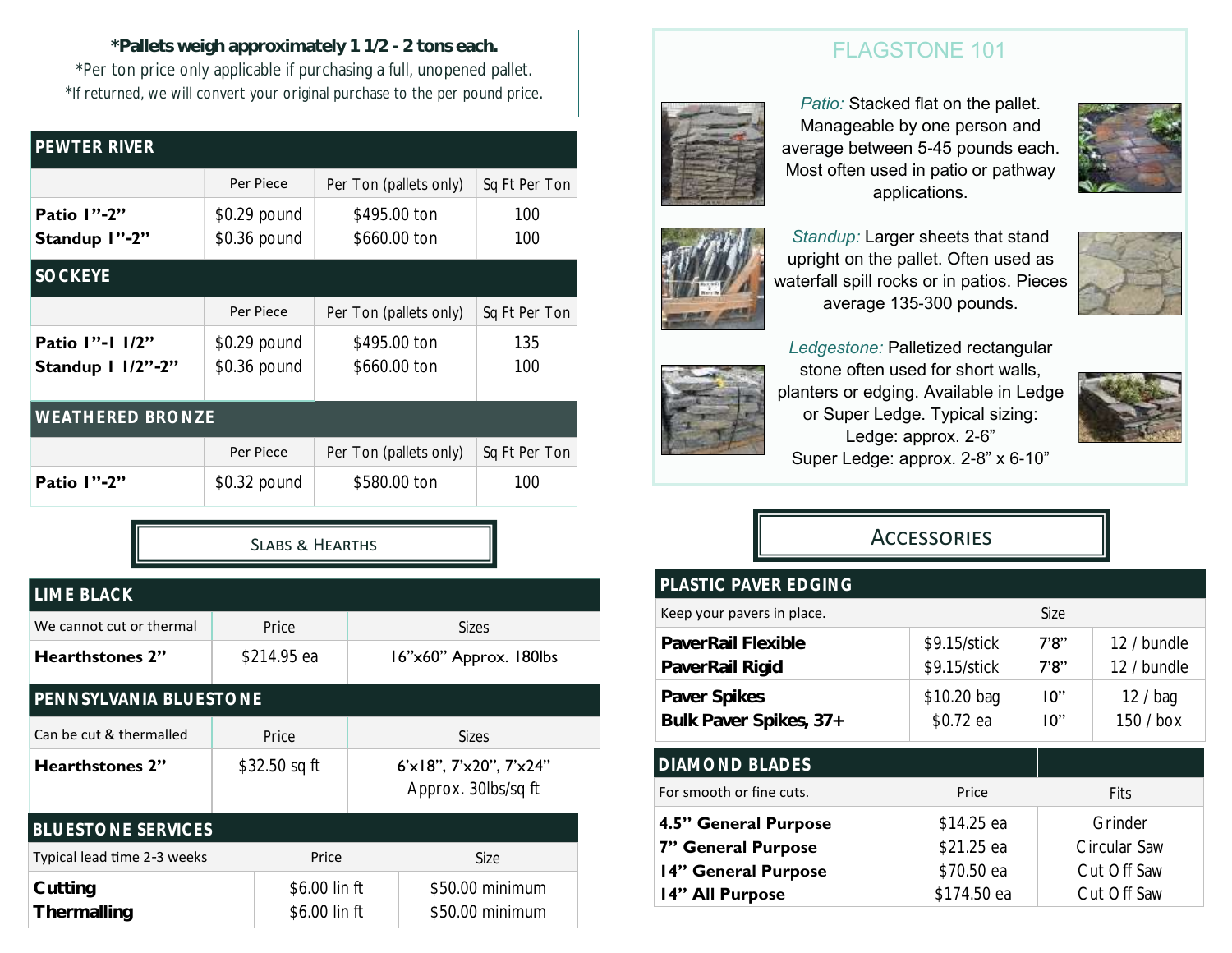#### Natural Stone Pavers

#### *ROCK FACE PAVERS*

| <b>Chiseled Edge</b>                                                                             | Price                                                             | <b>Sizes</b>                                                                                                     |  |
|--------------------------------------------------------------------------------------------------|-------------------------------------------------------------------|------------------------------------------------------------------------------------------------------------------|--|
| Antique Black<br>Antique Brown<br><b>Heart Stepping Stones</b>                                   | \$14.30 sq ft<br>\$15.80 sq ft<br>\$32.95 ea                      | 12"x12", 12"x24", 24"x24"<br>l2"xl2", l2"x24", 24"x24"                                                           |  |
| NATURAL PAVERS                                                                                   |                                                                   |                                                                                                                  |  |
| Sawn Edge                                                                                        | Price                                                             | Sizes                                                                                                            |  |
| California Gold<br>Ebony Black<br><b>Grey Mist</b><br>Indian Bluestone                           | \$13.30 sq ft<br>\$14.30 sq ft<br>\$15.50 sq ft<br>\$14.35 sq ft  | 12"x12", 12"x24", 24"x24"<br>12"x12", 12"x24", 24"x24"<br>12"x12", 12"x24", 24"x24"<br>12"x12", 12"x24", 24"x24" |  |
| PENNSYLVANIA BLUESTONE NATURAL PAVER                                                             |                                                                   |                                                                                                                  |  |
| Sawn Edge, Natural Cleft Top                                                                     | Price                                                             | <b>Sizes</b>                                                                                                     |  |
| True Blue: Under 36"<br>True Blue: 36" & Over<br>Full Color: Under 36"<br>Full Color: 36" & Over | $$15.75$ sq ft<br>\$18.50 sq ft<br>\$11.75 sq ft<br>\$15.95 sq ft | <b>Assorted Sizes</b><br><b>Assorted Sizes</b><br><b>Assorted Sizes</b><br><b>Assorted Sizes</b>                 |  |
| PENNSYLVANIA BLUESTONE THERMAL TOP PAVER                                                         |                                                                   |                                                                                                                  |  |

| Sawn Edge, Thermal Top, 1/2" Thick, Mortar Set Price Sizes |            |                  |  |
|------------------------------------------------------------|------------|------------------|--|
|                                                            | Price      | Sizes            |  |
| True Blue<br>*while supplies last*                         | \$34.65 ea | $18" \times 18"$ |  |



WE DELIVER!

### Joint Fillers

# *POLYMERIC JOINT FILLERS*

| Reduce weeds and maintenance.                                                                                                     | Price                                                                   | Information                                                              |
|-----------------------------------------------------------------------------------------------------------------------------------|-------------------------------------------------------------------------|--------------------------------------------------------------------------|
| NextGel by Techniseal<br>*Water-Activated<br>*Joints up to 4"<br>*Pedestrian or vehicular traffic<br>*Can sweep up excess & reuse | Grey, Tan: \$42.98 bag<br>Black: \$48.55 bag                            | 50lb bag<br><b>PAVERS</b><br>60-120 sf<br><b>FLAGSTONE</b><br>20-40 sf   |
| NOCO by Techniseal<br>*Water-Activated<br>*Joints $1/4 - 4$ "<br>*Does not require compaction                                     | Grey, Tan: \$50.98 bag                                                  | 50lb bag<br><b>PAVERS</b><br>60-120 sf<br><b>FLAGSTONE</b><br>$20-40$ sf |
| NOCOSTORM by Techniseal<br>*Air-Activated<br>*Joints from 1/8 to 2"<br>*Can sweep up excess & reuse                               | Granite: \$73.50 bucket<br>Tan: \$70.50 bucket<br>Black: \$92.00 bucket | 40lb bucket<br>$90 - 125$ sf                                             |
| Joint-It Fine<br>*Water-Activated<br>*Joints under 3mm<br>*Can sweep up excess & reuse                                            | Grey: \$88.00 bag<br>*while supplies last*                              | 44 lb bag<br><b>PAVERS</b><br>95-110sf                                   |

Make Sure To Get Our Other Price Lists: Steps, Edging & Fire Pits, Concrete Pavers, Bulk, and Wall Blocks